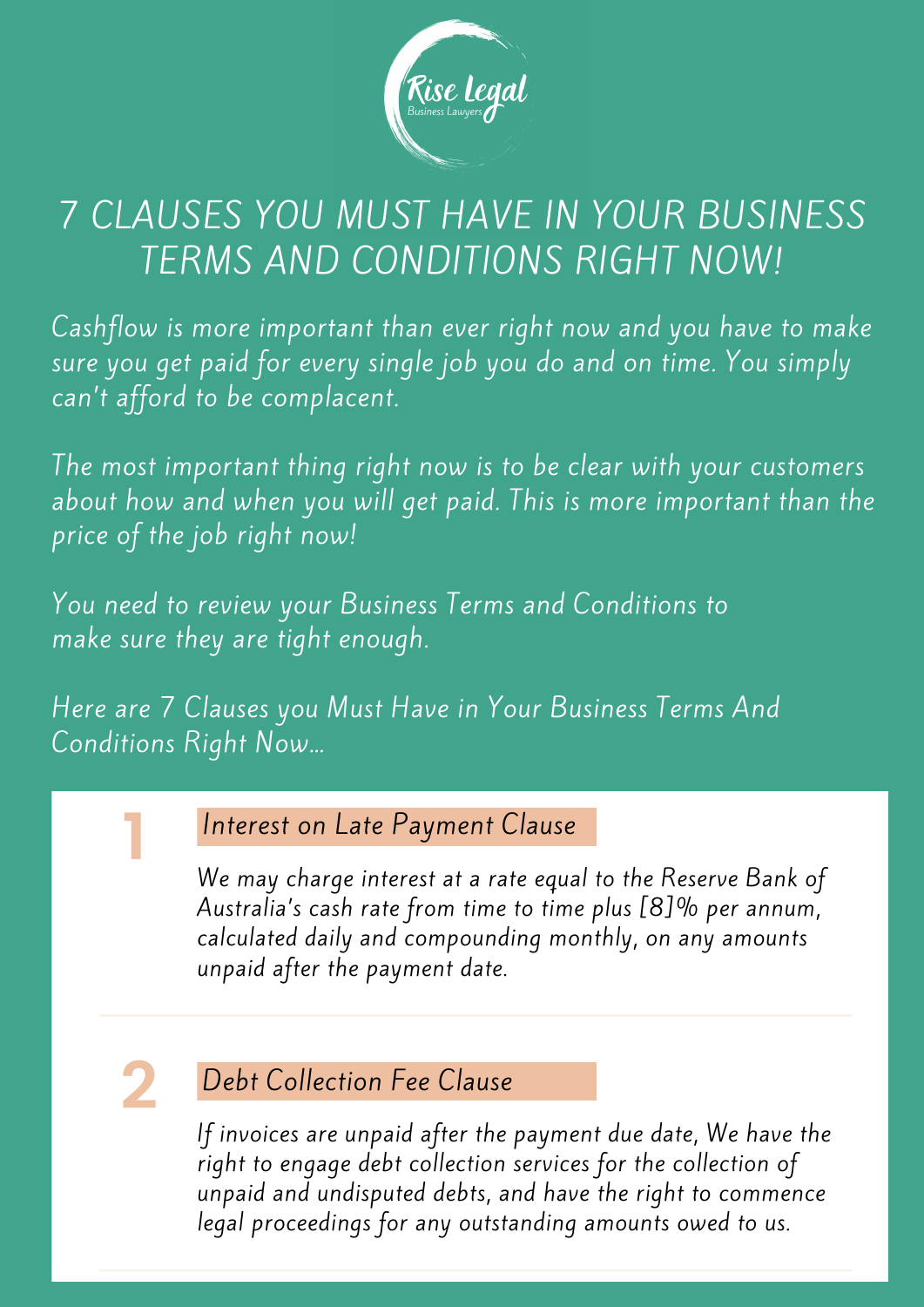### Delay Clause

We may terminate this Agreement immediately, at Our sole discretion, if for any other reason outside Our control an event occurs which has the effect of compromising Our ability to perform the Services within the required timeframe.

# **4**

**3**

### Force Majeure Clause

We will not be liable for any delay or failure to perform Our obligations under this Agreement if the delay is due to any circumstance beyond Our reasonable control.



### Termination Clause

We may terminate this Agreement immediately if:

- (a) You fail to pay an invoice by the due date;
- (b) You commit a non-remediable breach of this Agreement;

(c) You commit a remediable breach of this Agreement and do not remedy the breach within a reasonable time after receiving written notice of the breach;

(d) We consider that a request for the Services is inappropriate, improper or unlawful;

(e) You fail to provide Us with clear or timely instructions to enable Us to provide the Services; or

(f) for any other reason outside Our control which has the effect of compromising Our ability to perform the Services within the required timeframe.

**6**

#### Suspension Clause

You agree to pay our invoices by the payment date set out in the invoice. If you do not pay by the payment date We may cease to provide the Service to You until We receive payment in full.